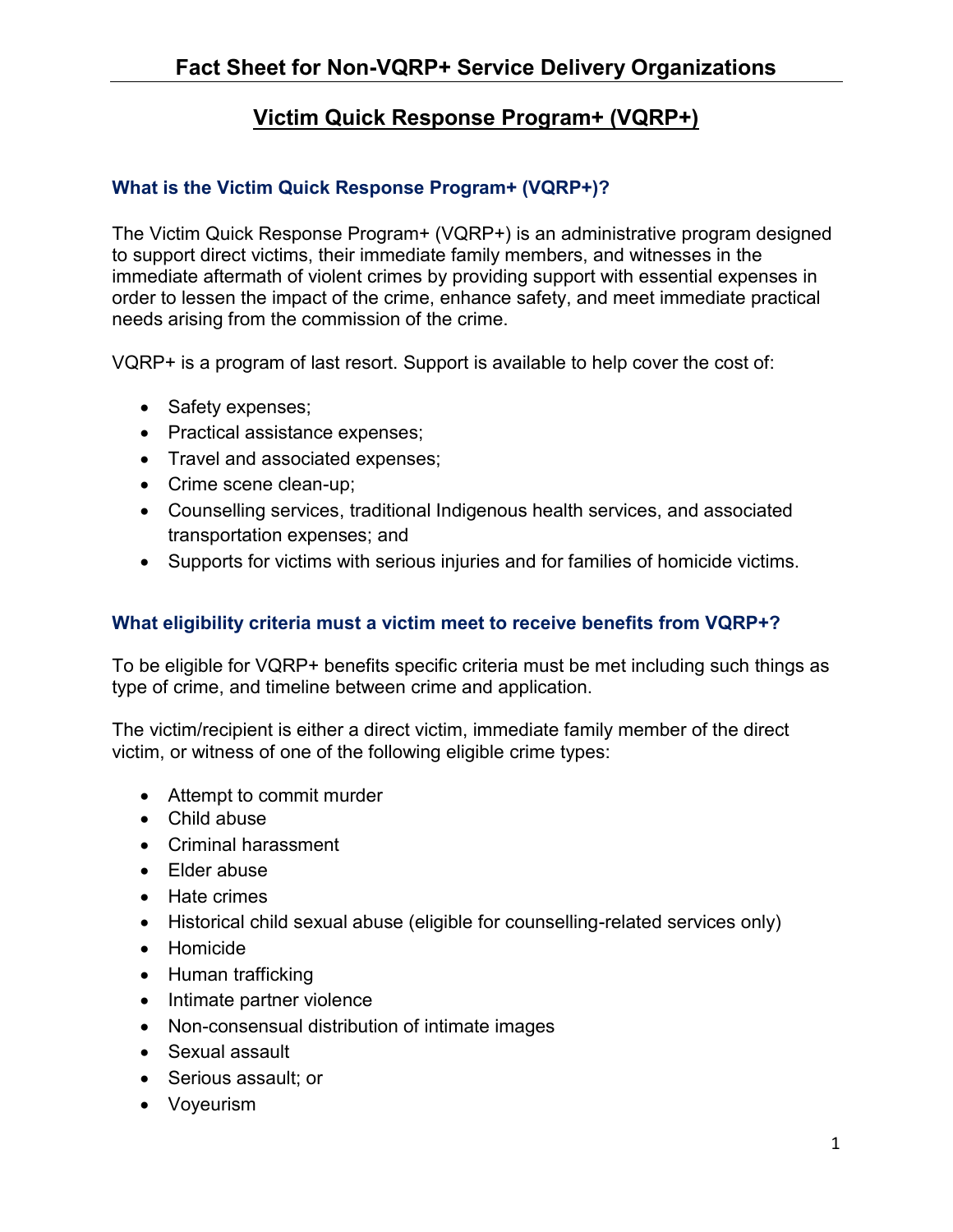Other criteria apply. Please contact the local VQRP+ service provider to determine eligibility. For a list of VQRP+ service providers, please see the attached Appendix A.

#### **How much time, from the date of the incident, do victims have to submit their application to VQRP+?**

The below chart outlines the submission deadline for the various types of available benefits. Victims with specific questions about VQRP+ timelines and extensions should be referred to their local service delivery organization.

| <b>Support</b>                                                             | <b>Timeline</b>                                                                                                                                                                                                                                                                                                                                              |  |  |  |
|----------------------------------------------------------------------------|--------------------------------------------------------------------------------------------------------------------------------------------------------------------------------------------------------------------------------------------------------------------------------------------------------------------------------------------------------------|--|--|--|
| Supports for<br><b>Immediate Needs</b>                                     | Applications for supports for immediate needs must be<br>submitted within 45 calendars days from the date of the<br>crime.<br>In the case of an accused who has been released on bail,                                                                                                                                                                       |  |  |  |
|                                                                            | applications will be accepted within 45 calendar days from<br>the date of release for safety-related expenses, provided<br>the victim has not already accessed the same supports                                                                                                                                                                             |  |  |  |
| Counselling and<br><b>Traditional Indigenous</b><br><b>Health Services</b> | Applications for counselling, traditional Indigenous health<br>services and associated transportation must be submitted<br>within 6 months from the date of the crime except in the<br>following circumstances:                                                                                                                                              |  |  |  |
|                                                                            | Where the adult victim/recipient is under 18 years, the<br>application must be submitted within 6 months from<br>the <b>date of disclosure</b> of the crime to police, an SDO<br>or other social service provider (for counselling<br>services, traditional Indigenous health services and<br>associated transportation only).                               |  |  |  |
|                                                                            | Where the adult victim/recipient was victimized as a<br>child (under 18 years), the application must be<br>submitted within 90 calendar days from the date of<br>disclosure of the crime to police, an SDO or other<br>social services provider (for counselling services,<br>traditional Indigenous health services and associated<br>transportation only). |  |  |  |
| Serious Injury<br><b>Supports</b>                                          | Applications for serious injury supports must be submitted<br>within one year from the date of the crime.                                                                                                                                                                                                                                                    |  |  |  |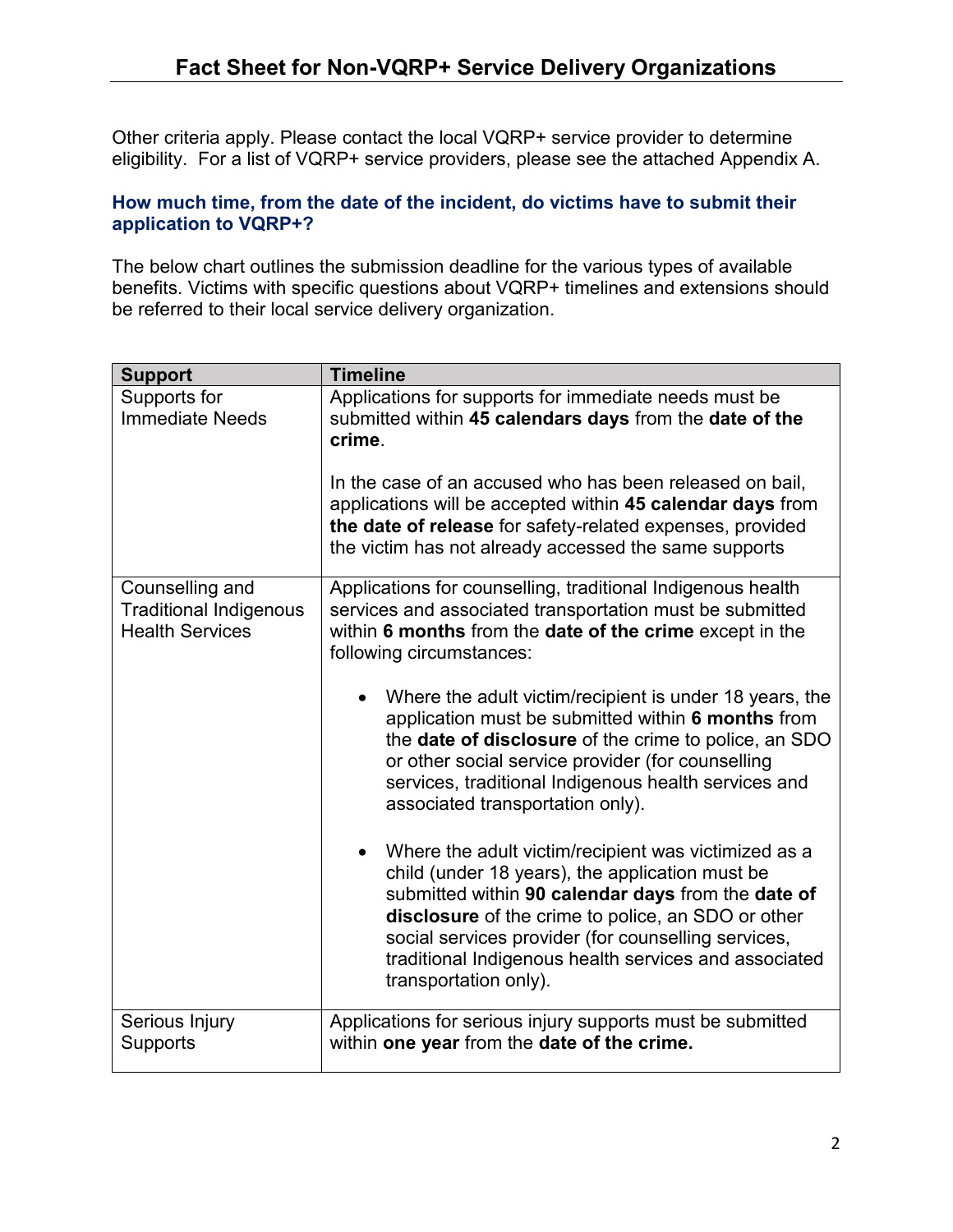| <b>Homicide Survivor</b><br><b>Supports</b>  | Applications for the homicide survivor support must be<br>submitted within one year from the date a death has been<br>deemed to be a homicide.                                                                                                 |
|----------------------------------------------|------------------------------------------------------------------------------------------------------------------------------------------------------------------------------------------------------------------------------------------------|
| Supports for HT<br><b>Victims/Recipients</b> | Applications for HT victims/recipients must be submitted<br>within one year from the date of the crime (i.e., the last<br>HT incident.                                                                                                         |
|                                              | Where the victim/recipient is a direct victim of HT who is<br>under 18 years, applications may be submitted either one<br>year from the date of the crime or within 6 months from the<br>date of disclosure, whichever time period is greater. |

### **Will the Victim Quick Response Program+ have awards for pain and suffering?**

The Victim Quick Response Program+ does not include awards for pain and suffering.

VQRP+ service providers are able to provide information on the range of supports offered by the VQRP+. For a list of VQRP+ service providers, please see the attached Appendix A.

### **Where can I direct clients when they have questions about the changes to the CICB and their existing applications?**

Clients can contact the CICB directly for more information on the CICB process and their application.

The CICB can be reached at: Toll-Free Telephone: 1-800-372-7463 Website address: <http://www.sjto.gov.on.ca/cicb/> Email: [info.cicb@ontario.ca](mailto:info.cicb@ontario.ca)

The CICB will process all existing applications before ceasing its operations.

### **Where can I direct a client who would like to apply for CICB after September 30, 2019?**

The client should be notified that the CICB is no longer accepting new applications after September 30, 2019. Questions about the CICB and their operations should be directed to the CICB at 1-800-372-7463 or [info.cicb@ontario.ca.](mailto:info.cicb@ontario.ca)

Clients wishing to access VQRP+ can contact a VQRP+ service provider in their community to determine eligibility for VQRP+ services. Please see attached Appendix A for a list of VQRP+ service providers.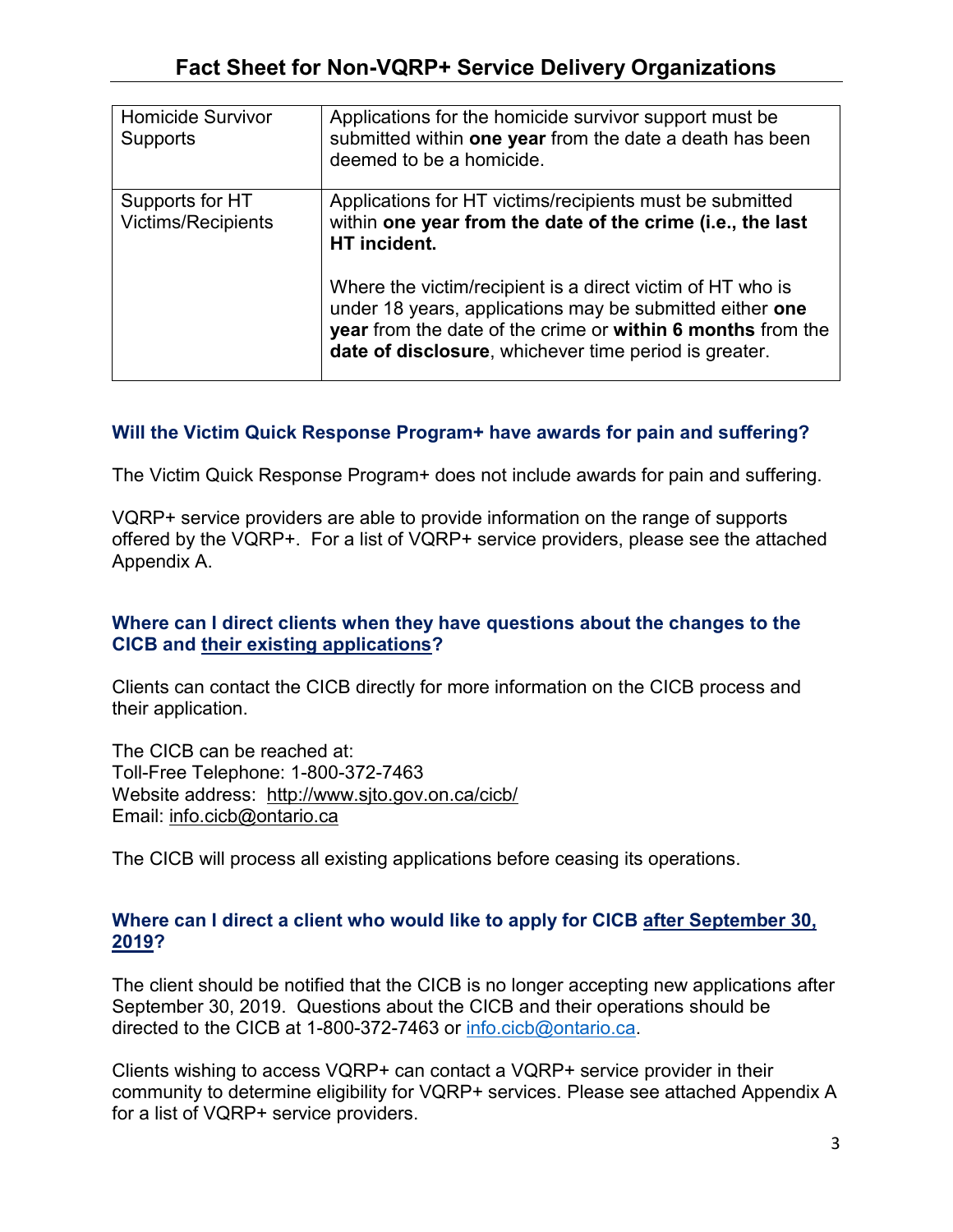Clients may also contact the Victim Support Line at 1-888-579-2888 or use the Ministry's online Victim Services Directory at <http://services.findhelp.ca/ovss> to find a local VQRP+ service providers.

**Where can I direct clients when they have general questions about VQRP+?**

As of October 1, 2019, VQRP+ provides victims needing help with essential expenses as the result of a crime with a single point of entry to available supports and enable victims to receive services that meet their immediate needs faster and easier. Victims can contact a local VQRP+ service provider to access the program. For a list of VQRP+ service providers, please see the attached Appendix A.

Clients may also contact the Victim Support Line at 1-888-579-2888 or use the Ministry's online Victim Services Directory at<http://services.findhelp.ca/ovss> to find a local VQRP+ service provider.

#### **How do victims submit their application for VQRP+?**

Victims can contact a local VQRP+ service provider in their community to obtain information about the program and to determine eligibility. For a list of VQRP+ service providers, please see the attached Appendix A.

Clients may also contact the Victim Support Line at 1-888-579-2888 or use the Ministry's online Victim Services Directory at <http://services.findhelp.ca/ovss> to find a local VQRP+ service provider.

#### **Where can I direct clients who have questions about the Financial Assistance for Families of Homicide Victims (FAFHV) program?**

Clients who currently have an application with Financial Assistance for Families of Homicide Victims will be contacted regarding next steps. For more information, clients can contact the Financial Assistance for Families of Homicide Victims program at 1-855- 467-4344, or 416-212-9164 if in the Greater Toronto Area.

#### **Where can I direct clients who have concerns or other feedback about the government's announcement regarding changes to the victim compensation system (i.e. CICB and VQRP+)?**

Clients can contact the Ministry of the Attorney General with their concerns by email at: [attorneygeneral@ontario.ca.](mailto:attorneygeneral@ontario.ca?subject=General%20Inquiry)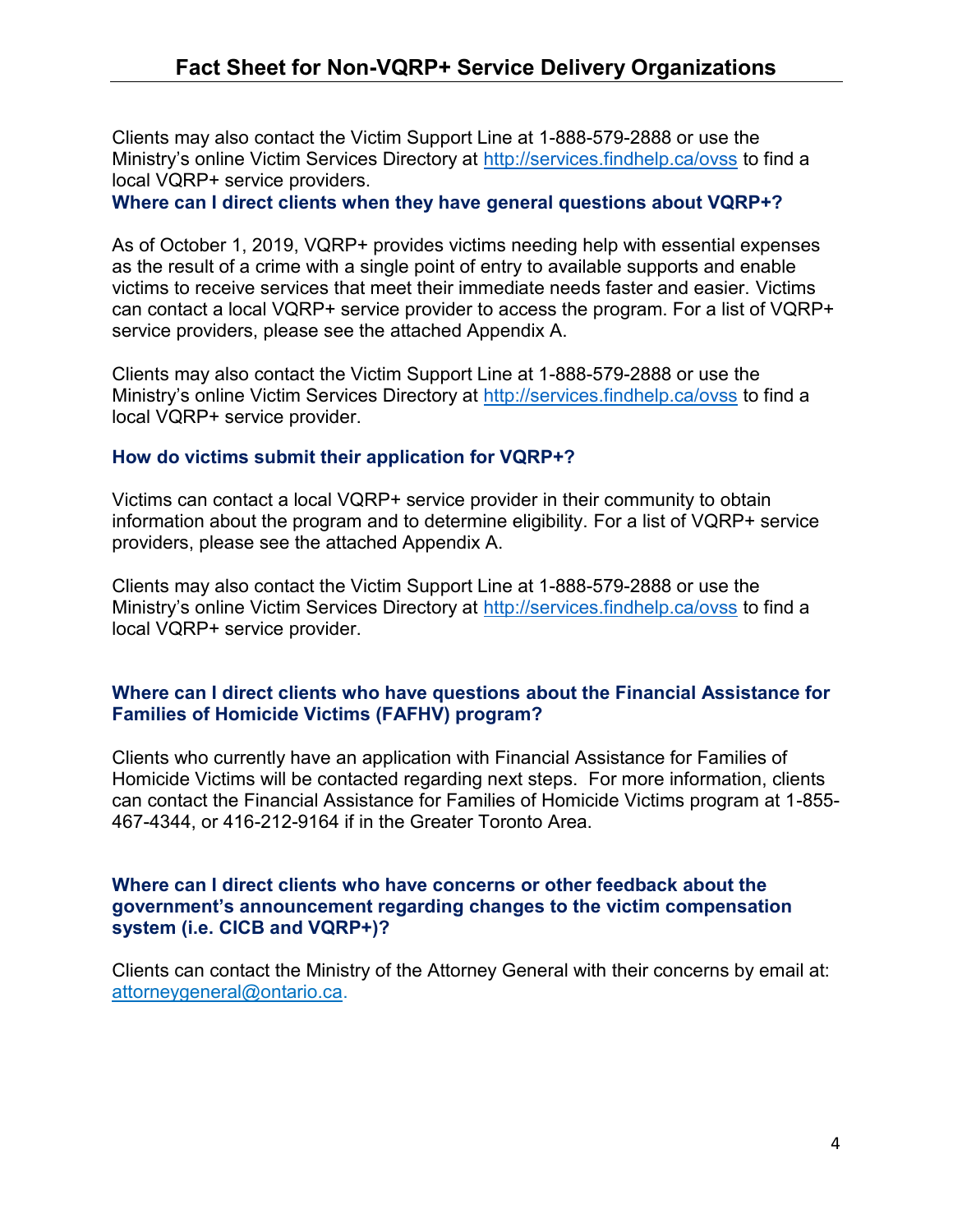# **Appendix A: List of VQRP+ Service Providers across Ontario**

| <b>Victim Services Toronto</b>                                                     |  |  |  |  |
|------------------------------------------------------------------------------------|--|--|--|--|
| <b>Victim Services of Peel</b>                                                     |  |  |  |  |
| <b>Victim Services of York Region</b>                                              |  |  |  |  |
| Ottawa Victim Services/Sevices aux victimes d'Ottawa                               |  |  |  |  |
| <b>Victim Services of Durham Region</b>                                            |  |  |  |  |
| <b>Victim Services of Middlesex County</b>                                         |  |  |  |  |
| <b>Victim Services of Haldimand-Norfolk-New Credit</b>                             |  |  |  |  |
| <b>Victim Services of Waterloo Region</b>                                          |  |  |  |  |
| Sudbury and Area Victim Services/Services aux victimes du Grand Sudbury            |  |  |  |  |
| <u>Victim Services of Hastings, Prince Edward, Lennox &amp; Addington Counties</u> |  |  |  |  |
| <b>Victim Services of Sarnia-Lambton</b>                                           |  |  |  |  |
| <b>Chatham-Kent Victim Services</b>                                                |  |  |  |  |
| <b>Victim Services Bruce Grey Perth</b>                                            |  |  |  |  |
| <b>Victim Services of Leeds &amp; Grenville</b>                                    |  |  |  |  |
| Victim Services of Renfrew County Inc.                                             |  |  |  |  |
| <b>Victim Services of Stormont, Dundas, Glengarry and Akwesasne</b>                |  |  |  |  |
| <b>Victims Services of Brant</b>                                                   |  |  |  |  |
| <b>Timmins and District Victim Services</b>                                        |  |  |  |  |
| <b>Victim Services of Algoma</b>                                                   |  |  |  |  |
| <b>Victim Services of Peterborough and Northumberland</b>                          |  |  |  |  |
| <b>Niagara Victim Crisis Support Service</b>                                       |  |  |  |  |
| <b>Victim Services of Nipissing District</b>                                       |  |  |  |  |
| <b>Caledon</b> \Dufferin Victim Services                                           |  |  |  |  |
| <b>Victim Services of Windsor and Essex County</b>                                 |  |  |  |  |
| <b>Victim Services Wellington</b>                                                  |  |  |  |  |
| <b>Thunder Bay and Area Victim Services</b>                                        |  |  |  |  |
| <b>Kawartha/Haliburton Victim Services</b>                                         |  |  |  |  |
| <b>Services aux victimes Prescott-Russell Victim Services</b>                      |  |  |  |  |
| <b>Barrie and Area Victim Crisis Assistance and Referral Service</b>               |  |  |  |  |
| <b>District of Parry Sound Victim Crisis Assistance and Referral Service</b>       |  |  |  |  |
| <b>North Simcoe Victim Crisis Services</b>                                         |  |  |  |  |
| <b>Victim Services of Huron County</b>                                             |  |  |  |  |
| <b>Superior North Victim Services</b>                                              |  |  |  |  |
| <b>Muskoka Victim Services</b>                                                     |  |  |  |  |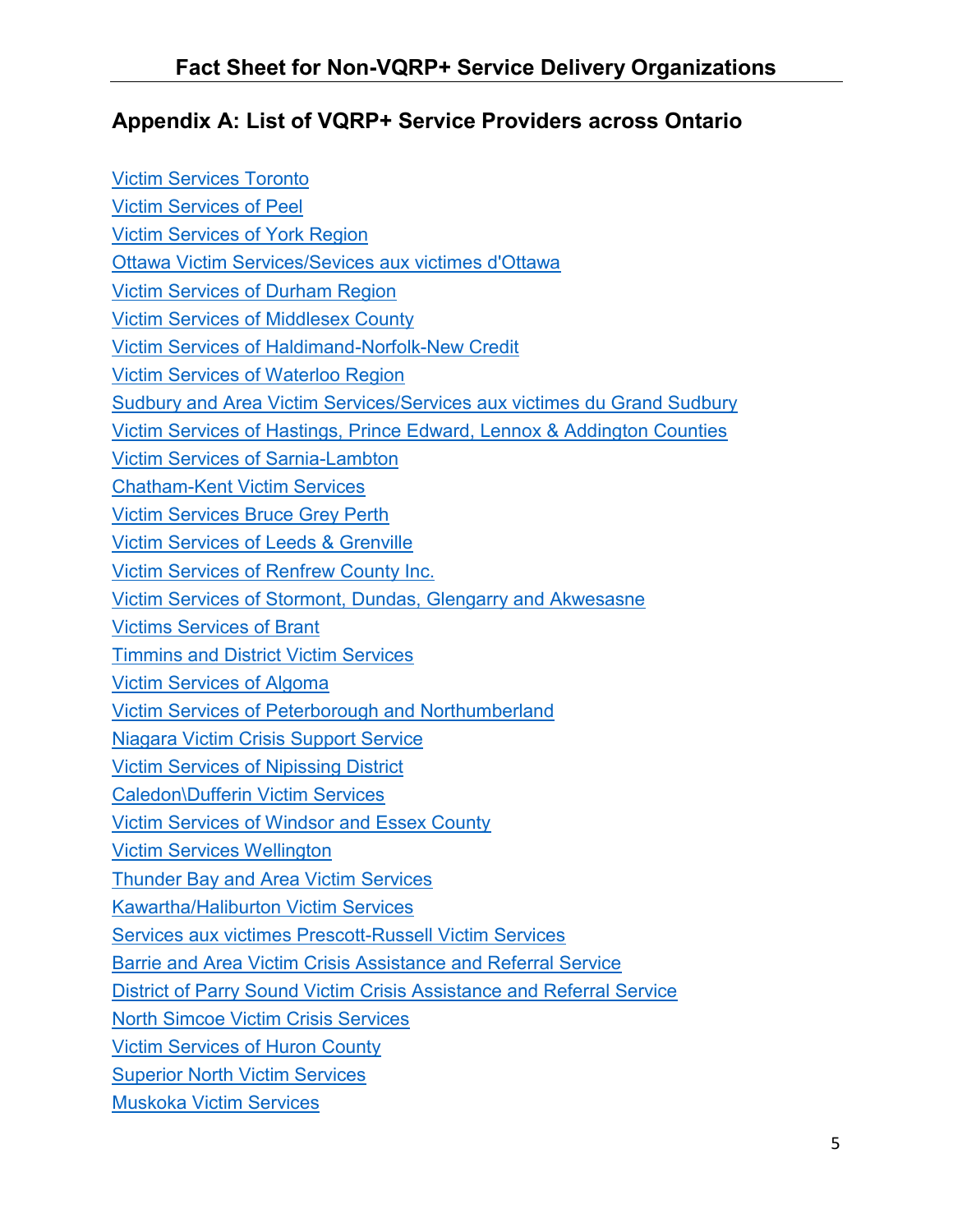[Victim Services-Lanark County](https://victimserviceslanark.ca/home.php)

[Victim Services of Kingston and Frontenac](https://victimserviceskingston.ca/)

[Temiskaming & District Victim Crisis Assistance and Referral Service](http://www.tdvictimservices.ca/)

[Victim Assistance Services of Oxford County](http://www.vasoc.on.ca/)

[Rainy River District Victim Services Program](https://www.rrdvsp.ca/)

[Wawa and Area Victim Services](http://victimserviceswawa.com/)

[Victim Services Elgin](http://www.victimserviceselgin.org/)

[Sunset Area Victim Crisis Assistance and Referral Service](https://victimserviceskenora.ca/)

[Manitoulin-North Shore Victim Crisis Assistance and Referral Services](https://mnvictimservices.ca/)

[Hearst, Kap., S-R-F. Counselling Services/Services de Counselling de Hearst, Kap., S-](https://www.hearst.ca/en/residents/social-and-health-services/hearst-kapuskasing-smooth-rock-falls-counselling-services/)[R-F.](https://www.hearst.ca/en/residents/social-and-health-services/hearst-kapuskasing-smooth-rock-falls-counselling-services/)

[Greenstone Victim Services](http://victimservices.blogspot.com/)

[Ah-Shawah-Bin Sioux Lookout/Lac Seul Victim Support Services](http://www.ahshawahbinvictimservices.ca/)

[Services aux Victimes Cochrane-Smooth Rock Falls Victim Services](http://www.cochranesrfvictimservices.ca/)

[Hamilton Police Service](https://hamiltonpolice.on.ca/victim-services)

[Halton Police Services Board](https://www.haltonpolice.ca/about/victimservices/index.php)

Mushkegowuk Council, Ininiwak E Wichihitochik Victim Services

Matawa First Nations Victim Services Program

[Nishnawbe Aski Nation \(NAN\)](http://www.nan.on.ca/article/victim-quick-response-program-vqrp-499.asp)